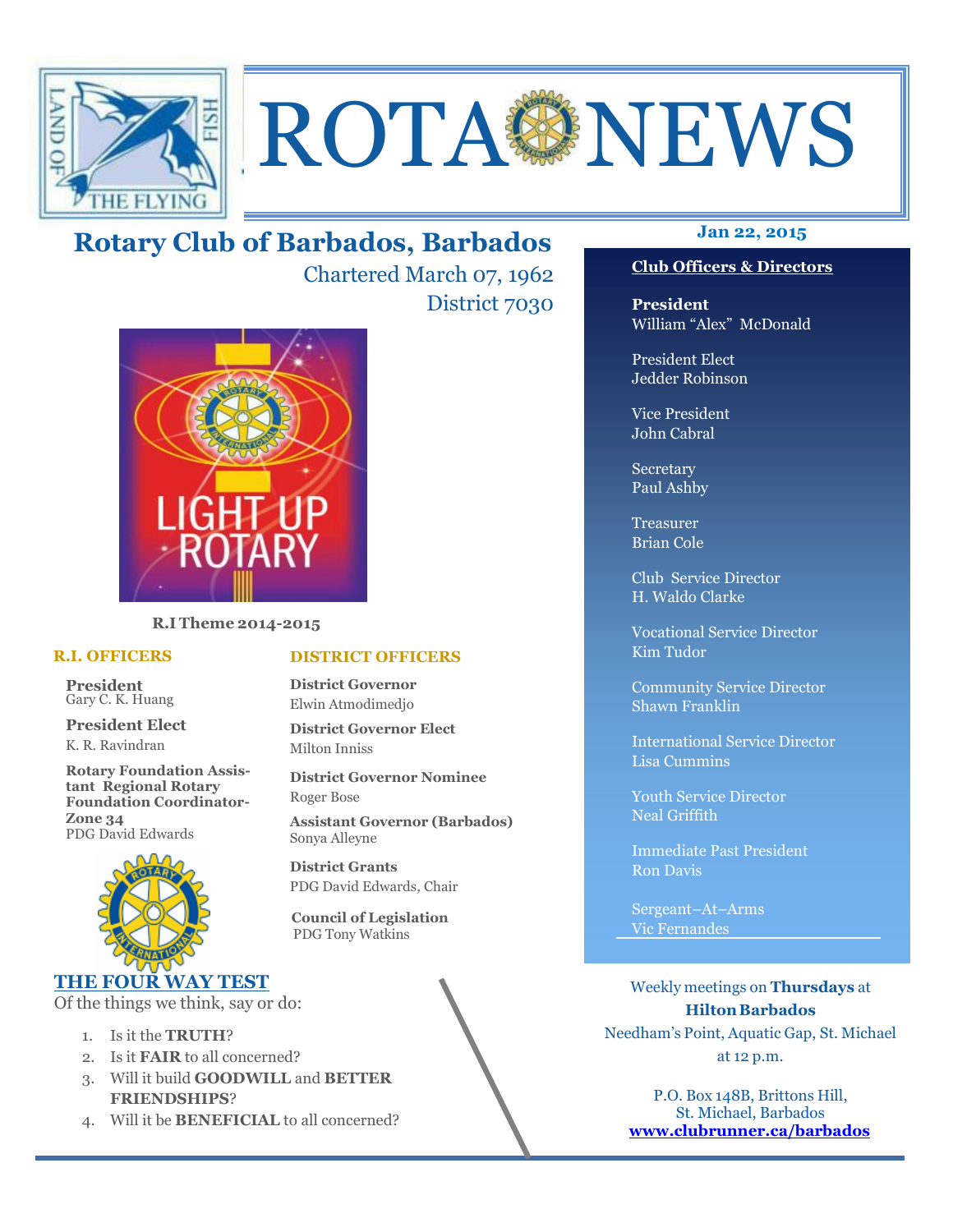#### **THE ROTARY CLUB OF BARBADOS WELCOMES ALL VISITING ROTARIANS AND GUESTS**

#### **January is Rotary Awareness Month**

#### **TODAY IS A FELLOWSHIP MEETING**

#### **Your greeters are Past Chair Ron Williams & Community Service Director Shawn Franklin**

**Past Chair Ron Williams** joined the Club on Jan 30, 2003. His Classification is Business Services — Computers.

In 2003-04 he was Rota News Editor and for 2004-05 Chair Career Development & Awareness.



Currently Ron serves on the Children's Homes, PR, SAA and Vocational Service Committees.



**Community Service Director Shawn Franklin** joined the Club on April 01, 2010. He was introduced by PP John Cabral. His Classification is Valuations Surveyor.

He has served as Director Community Service from 2012-13 until now. Before that he served as Chair Children's Homes for 2011-12. in 2010-11 he served on the RYLA Committee.

For the 50th Anniversary Celebrations 2011-12 he served on the Multi-media Committee.

Shawn was awarded a Paul Harris Fellowship in 2014,

#### $\overline{\phantom{a}}$  , and the contract of the contract of the contract of  $\overline{\phantom{a}}$ **FOLLOWING ARE THE HIGHLIGHTS OF THE FELLOW-SHIP MEETING LAST WEEK**



**The meeting last week was tinged with sadness as the club recognized the work of Sir Lawrence Vernon Harcourt Lewis, KCMG, GCM JP with a Moment of Silence and a Tribute by PP Lionel A. Moe.** 

#### **Following is the Tribute by PP Lionel**

He stated that a favourite passage loved by Sir Harcourt was - Ecclesiastes Chapter 3 Verse 22

*Wherefore I perceive that there is nothing better, than that a man should rejoice in his own works; for that is his portion: for who shall bring him to see what shall be after him?* 



#### REMEMBERANCE

I first met Sir Harcourt Lewis in 1959 when I was assigned to the Auditor General's Office and he had just returned from a training course at the Crown Agents office in London.

He was very fashion conscious and exhibited an air of superiority in his demeanour. In later life he explained that this was a defence mechanism which kept off people who could play on his emotions if they got too near.

He was a very knowledgeable and efficient worker who was given an opportunity to take on many difficult tasks. In all his assignments he succeeded because he demonstrated those qualities of a good leader.

#### **Continued next page**

#### REMEMBERANCE

He believed in giving young people a chance to prove their worth and spared no effort to encourage them to acquire good qualifications.

He held many senior positions is the Public Service, culminating in appointment as Permanent Secretary Finance, in the Ministry of Finance and Planning. His many assignments along the route were:-

- Accountant General
- Manager, Hilton Hotel Construction Project
- Executive Officer, Independence Celebration 1966
- Manager, Data Processing Unit
- Establishment of Barbados National Bank
- Establishment of Insurance Corporation of Barbados
- Establishment of Agricultural Credit Bank

In the Boys' Scouts Association he was a Chairman and was proud to let you know that he was the first person from the James Street Scout Troop to be awarded the King's Scout Badge.

He was a longstanding member of the Bethel Methodist Church and served as Circuit Accountant, Circuit Steward and a member of Synod.

He was President of the Civil Service Association, now renamed the National Union of Public Workers, and helped that institution to be the force it is today in industrial relations.

He was a longstanding member of Rotary who only changed his status when he was appointed to the Senate in 1986 and served as Minister of The Public Service.

His contributions to debate were always well informed and his opinions were respected. He proposed me for membership of this Club in 1984 at a time when we worked together.

He emphasized so much about what membership means that I was scared to be absent from a single meeting during my first year.

I had the pleasure of working with him in many capacities and on many special assignments. We had a good relationship and like the members of this Club I am saddened by his passing.

#### **MAY HIS SOUL REST IN PEACE AND RISE IN GLORY**

**Highlights continued next page** 

#### **MEETING DETAILS - Thursday January 15 SAA - PP Vic Fernandes**

- **Attendance 66%**
- **Raffle \$142.75**
- **Winner PR Chair Tracey Knight-Lloyd**
- **Fines \$202.00**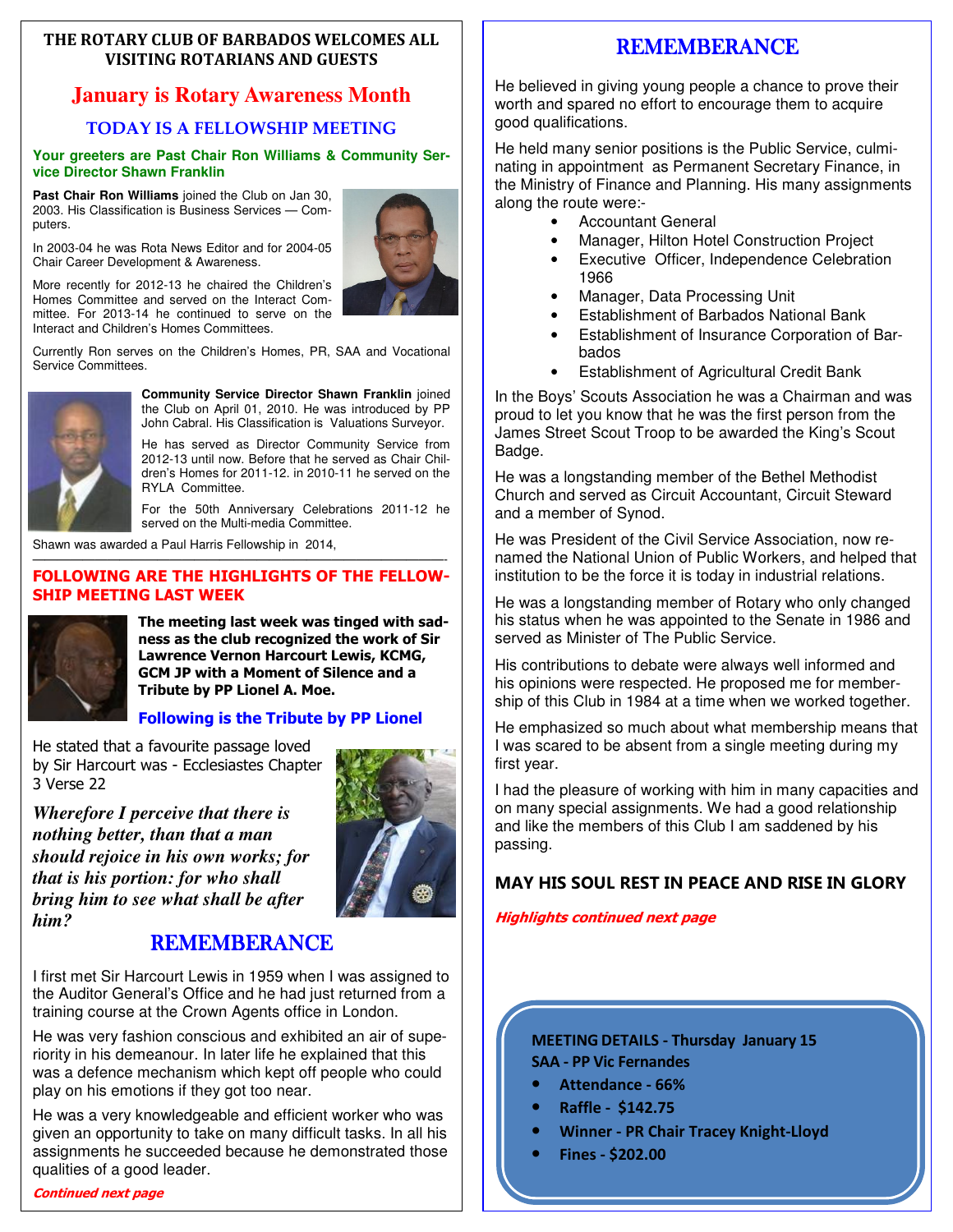#### **FOLLOWING ARE THE HIGHLIGHTS OF THE FELLOW-SHIP MEETING LAST WEEK**

#### **IPP RON**

The Schoolhouse for Special Needs and Because of Jenna Trust are joining hands to purchase a property for the school and to build a Respite Centre for the Trust.

The Because of Jenna Trust will be holding their annual fundraising dinner, under the patronage of Sir Cliff Richard, on February 22, 2015 in Mangrove, St. Philip. Members were invited to support this venture.

#### **Shawn Franklyn - Community Service**

Child Care Board Children's Party at Sandlewood Estate on Jan 21 from 1:30 p.m. Members were encouraged to attend this annual event to support one of our long time partners.

#### **The President's Corner**

The President's Party will be held in early February.

Eminent Past Rotarian Philip Saunders' Memorial Service would be held at the Hawthorn Methodist Church on January 20<sup>th</sup> 2015 at 6:30 a.m. He encouraged members to attend.

—————————————————————————————-

# **Presidential Theme 2015-16**

#### Be a gift to the world



#### K.R. Ravindran -2015-16 President **Photo Credit: Rotary International/Monika Lozinska**

**"Every one of us has something to give — whoever we are, whatever our place in life. We can give our talent, our knowledge, our abilities, and our effort; we can give our dedication and our devotion."** 

**————————————————————————————————— OTT (Operation Triple Threat) . Excellent performance at the CCB Party at Sandle Wood Estate - Look out for more coverage** 



#### Rotary International

What is there to see in São Paulo while at the Rotary Convention? In addition to being the centre of the economy and capital in Brazil, the city is rich in parks and museums. Learn more: http:// ow.ly/HroBR



#### **Remember this?**

#### **A highlight from July to December 2014**

**A personal invitation to attend the 2015 international convention in Brazil from President Heitoru A. Kido of the RC São Paulo Independência, Brazil , October 02, 2014** 



#### ——————————————————————————- **UP - COMING EVENT**

**The Funeral Service for Honorary Rotarian Sir Harcourt Lewis is scheduled for Bethel Methodist Church on Saturday, January 31, 2015 from 10:00 a.m.**